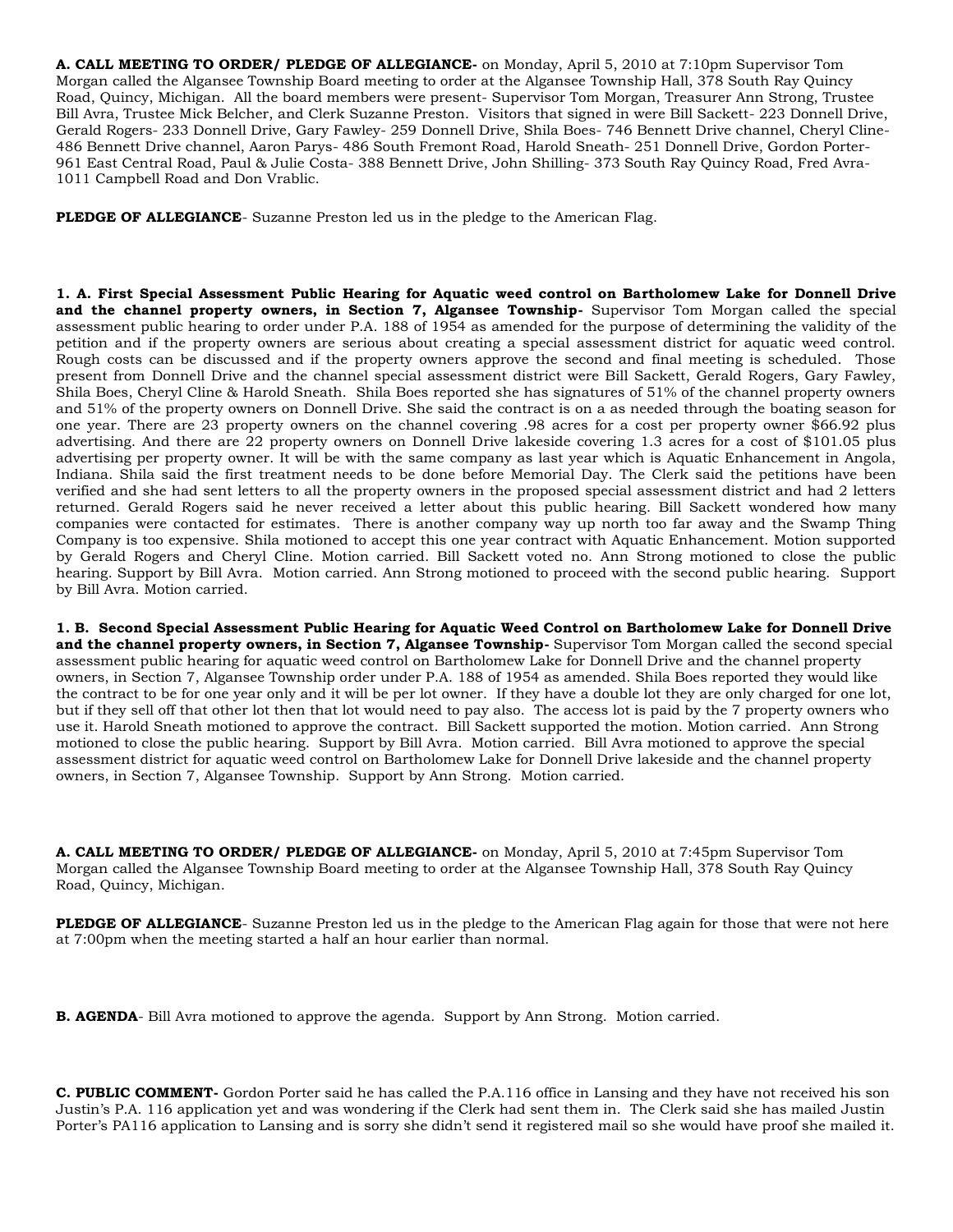# **D. MINUTES**-

**Algansee Township Board Minutes**- Bill Avra motioned to support the March 1, 2010 Township Board Meeting minutes. Support by Mick Belcher. Motion carried.

**Algansee Planning Commission Minutes**- Bill Avra motioned to accept March 29, 2010 Algansee Township Planning Commission minutes. Support by Ann Strong. Motion carried

#### **E. TREASURER'S REPORT**

**E. 1. Monthly Report**- Treasurer Ann Strong reported the balance at the last township meeting was \$328,960.19. The township had income this past month of \$115,891.63 and expenses this past month of \$19,831.19 giving the township a balance for this April meeting of \$424,994.81. The Clerk agrees. Bill Avra motioned to accept the Treasurer's report. Support by Mick Belcher. Motion carried.

# **F. COMMITTEE REPORTS**

**F. 1. Quincy Fire Association** – Bill Avra reported they had their annual meeting on March 24th and approved the 2010- 2011 budget. The Fire Chief is now state qualified to train them and he is also taking classes to be an arson investigator. They are looking for a grant to replace the SCBA's.

**F. 2. Report from Algansee Township Planning Commission** – Trustee Mick Belcher reported they discussed the Master Plan.

**F. 3. Report from Algansee Township Zoning Board of Appeals**- Trustee Bill Avra reported they didn't meet.

**F.4. Ordinance Violations** - Supervisor Tom Morgan reported he will send another letter to Marsha Benedict about the junk and weeds at her 1025 Grove Road property. 291 Winhoven (Sandra Ely) junk violation- progress is being made. 788 Bennett Drive (Chris Donato) accessory building setback violation court date is June 26th at 10:00.

**F. 5. Website (www. alganseetownship.com**) – Supervisor Tom Morgan reported the calendar isn't working.

#### **G. OLD BUSINESS**

**G. 1. FEMA Flood Plain Maps-** Supervisor Tom Morgan reported the Branch County Commissioners signed a resolution stating they will be responsible to enforce the Flood Plain development for the National Insurance Program as the designated agency through the County Building Inspector administration of the Michigan Building Code, Michigan Instruction Code and Michigan Residential Code. Bill Avra motioned to accept the Ordinance Addressing Flood Plain Management Provisions of the State Construction Code with the County Commissioners as the designated agency to enforce the Flood Plain development. Support by Ann Strong. Motion carried.

**G. 2. Marble Lake Chain Sewer Committee**- Harold Sneath reported they haven't met this month.

**G. 3. Any Other Old Business-** none